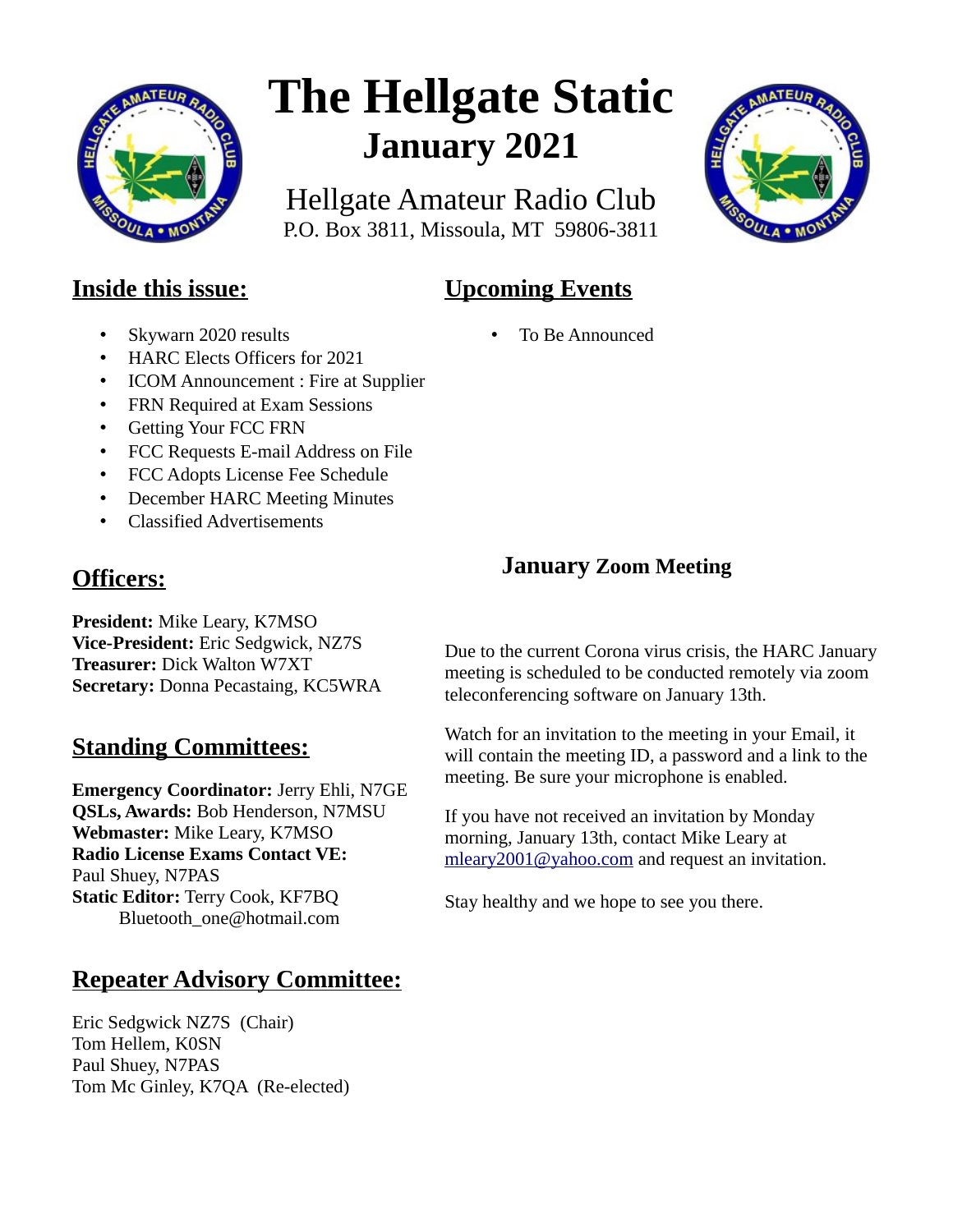## **Skywarn 2020**



We made 34 contacts during the event with 33 being registered participants and were able to talk to 10 weather offices. We received the Whole Gale Wind Certificate with our 33 contacts. Thank you everyone that helped with this event.

## **HARC Election of Officers for 2021**

Members elected a slate of officers during the December Zoom meeting. They are:

President: Mike K7MSO Vice President: Eric NZ7S Treasurer: Dick W7XT Secretary: Donna KC5WRA Repeater. Committee: Tom K7QA 2<sup>nd</sup> Repeater. Committee: TBD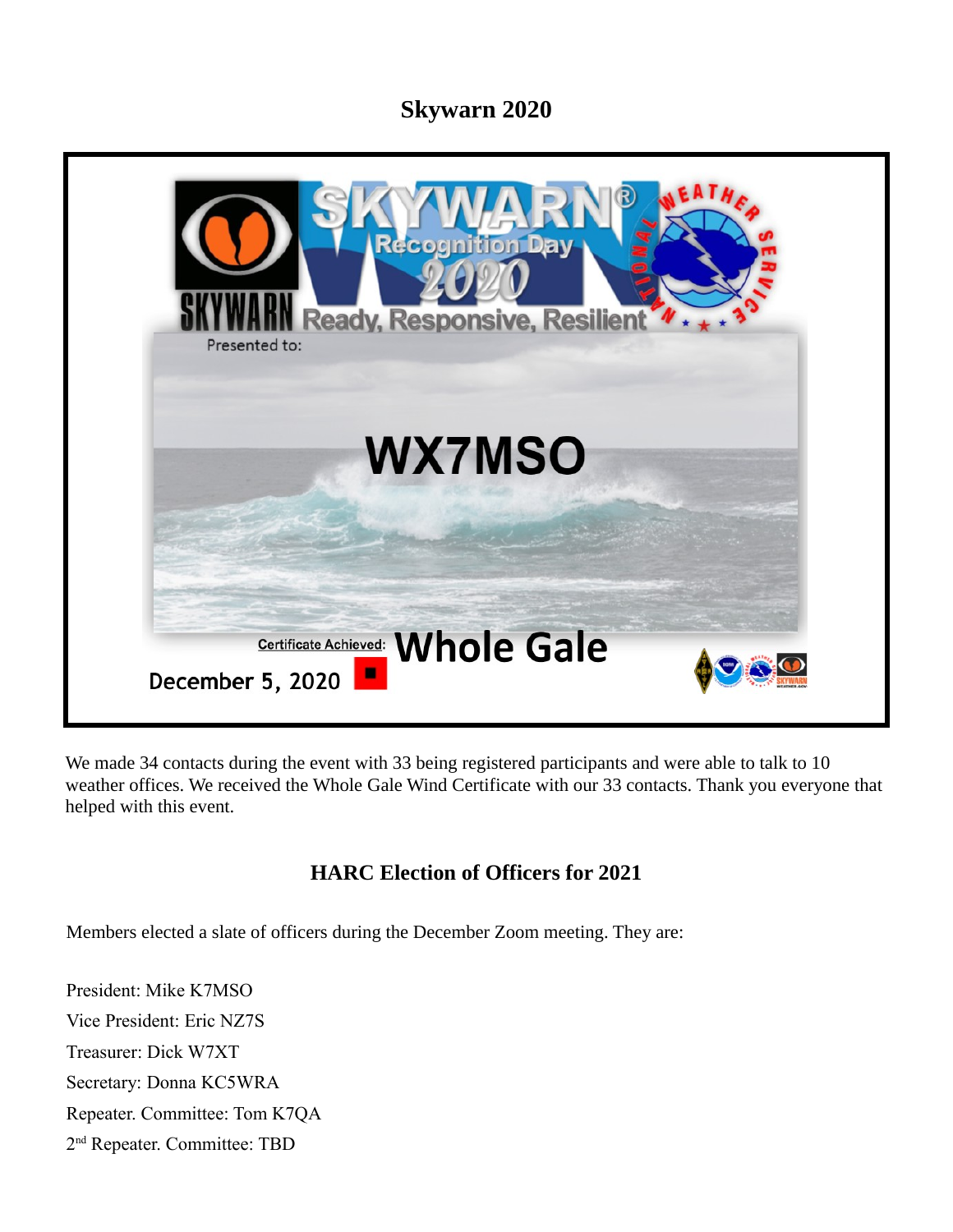### **ICOM Announcement**

In late October, a fire broke out at the semiconductor manufacturing plant of Asahi Kasei Electronics Co., Ltd., a supplier of electronic components. As a result, there is a possibility that the production and sales of some ICOM products may be affected, so we would like to inform you as follows.

Impact on production and sales. As a result of conducting an investigation in response to a fire, we cannot deny that there is a possibility that some product supply will be hindered, although it is not expected to have a significant impact. We are urgently promoting alternative measures such as selection of alternative parts and product design changes.

ICOM has not announced any specific product names that will be affected at this stage.

## **FRNs Now Required at Exam Sessions**

The FCC has indicated that VEC organizations and their VE teams should discontinue the practice of accepting Social Security numbers at exam sessions. examinees should register in the FCC Registration System (CORES) and receive a Federal Registration Number (FRN) before exam day.

The FCC also advised VE teams to make it clear to candidates that some information about them will be made publicly available on the FCC's website, including their name, mailing address, and felony convictions status.

Dorthy Staffemire, the Associate Division Chief of the WTB Technologies, Systems and Innovation Division, told the VECs that new license applicants should create a FCC user account and register their Social Security Number in the FCC CORES system before attending exam sessions. Registrants will be assigned an FRN which will be used in all license interactions with the FCC.

She explained that auto-registration in CORES for examinees using a Social Security Number will be going away, in addition, because no mail is being sent due to the COVID-19 pandemic, applicants will not receive their auto created password and FCC FRN information and will not be able to access their personal license record in the FCC Universal Licensing System database or their FRN record in CORES. Going forward,she said VECs should make sure the applicants have an FRN before the day of the exam.

Additionally, FCC Mobility Division (MD) Deputy Chief Tom Derenge recommended that VECs make it clear to applicants that their address will be public information when the new license is issued. He suggested advising examinees that an alternate address, such as a PO Box or work address would be acceptable. Derenge pointed out that once an address is in the FCC database. It's nearly impossible to be permanently removed.

We urge our VE teams to change procedures before the FCC turns off the Social Security Number autoregistration feature. Otherwise, this could cause a delay in processing applications to the FCC later. Examinees can be directed to this information on our website, at [www.arrl.org/what-to-bring-to-an-exam](http://www.arrl.org/what-to-bring-to-an-exam-session)[session](http://www.arrl.org/what-to-bring-to-an-exam-session) (see item4), or directly to the FCC website, at [www.arrl.org/fcc-license-privacy.](http://www.arrl.org/fcc-license-privacy) To register on the FCC CORES site, visit [http://apps.fcc.gov/cores/userlogin.do.](http://apps.fcc.gov/cores/userlogin.do)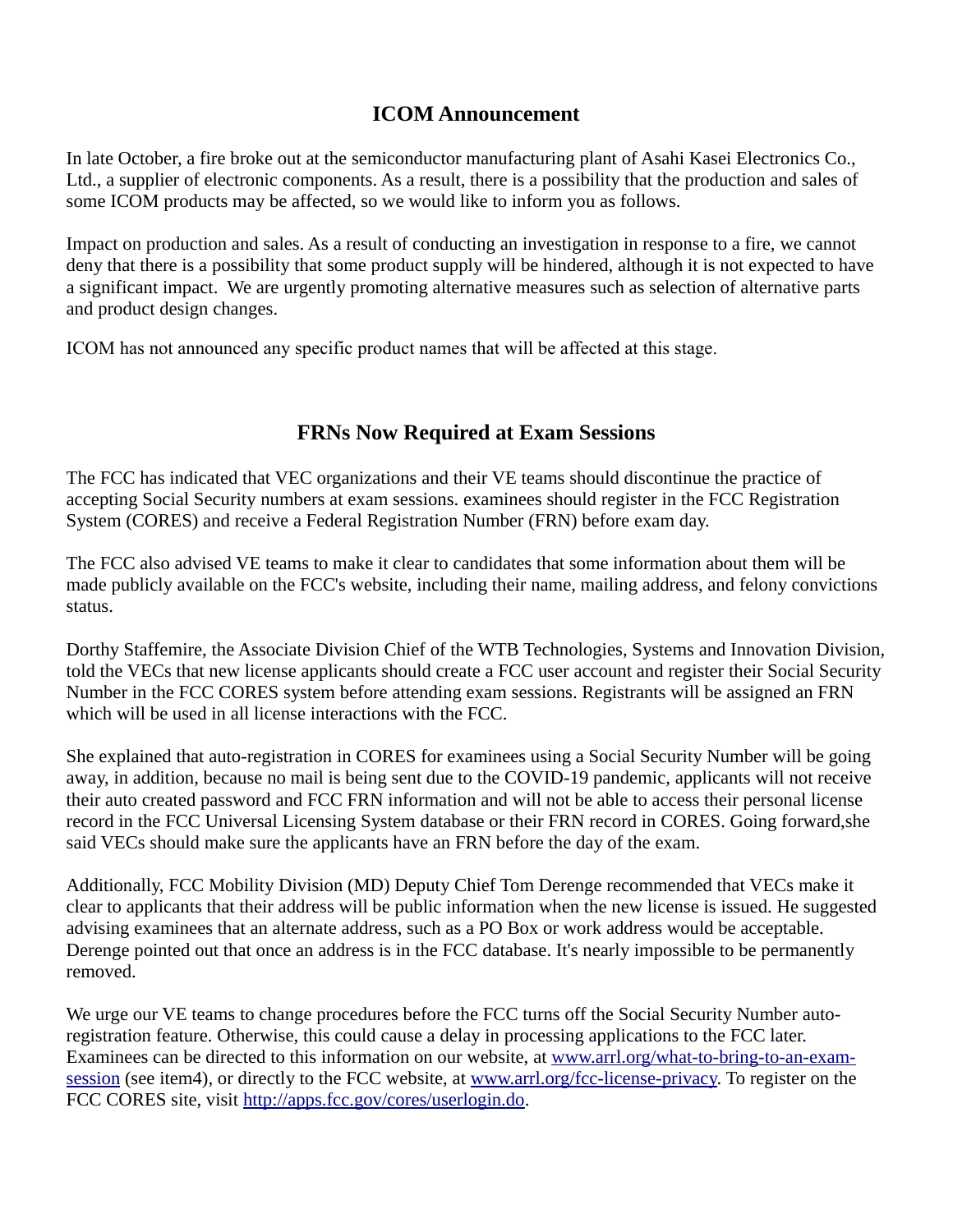## **Getting Your FRN**

These instructions will show you how to obtain an FRN prior to test day.

#### **Part 1: Establish FCC Username account**

- 1. Go to<https://apps.fcc.gov/cores>and click on **REGISTER** in the *Need a Username?* box.
- 2. Fill in the requested information:
	- Username (your email address)
	- Password (12-15 characters)
	- Name
	- Secondary email address (optional)
	- Phone number
	- Security question and answer
- 3. Click on **Create Account**. Watch your email for a message with the subject *FCC Account Request Verification* and click on the link in the message to validate your new account.

#### **Part 2: Register for new FRN**

- 1. Go to [https:// apps.fcc.gov/cores](https://apps.fcc.gov/cores) and fill in your username and password in the *Username Login* box and click **LOG IN.**
- 2. Click on **Register new FRN.**
	- Check boxes to indicate an individual with a contact address in the US, then click **CONTINUE**.
	- Check box to proceed with a CORES FRN Registration and click **CONTINUE**.
	- Fill in the requested information (including SSN) and click **SUBMIT.**
- 3. If successful, you will get this message: "Thank you for registering with the FCC. As of today, Feb XX 2019 XX:XXPM, you have been assigned the following FCC Registration Number (FRN): 0XXXXXXXXX. **Please print this page for your records.** "
- 4. Bring a copy of the page printed in the previous step to the testing session.

## **If you have an FRN but don't remember it:**

Go to<https://apps.fcc.gov/cores>and click on **SEARCH**. Then in the FRN drop down menu select *Last Name* and enter your Last Name and click **SEARCH**. Use *Advanced Search* if you have a common name.

## **FCC Posts Email Address Reminder On ULS Landing Page**

The FCC is encouraging users of the Universal Licensing Service (**[ULS](https://www.fcc.gov/wireless/systems-utilities/universal-licensing-system)**) to have an email address on file with the FCC.

"Applicants are strongly encouraged to provide an email address on their license application(s), which will trigger the electronic issuance of an official copy of their license(s) to the email provided upon application grant. Per the timing specified in Rulemaking **[FCC 20-126](https://docs.fcc.gov/public/attachments/FCC-20-126A1.pdf)**, the FCC will no longer print, and licensees will no longer be able to request, hard copy license authorizations sent by mail."

The FCC has not yet established the date by which an email address will be required on all applications. ARRL VEC already has begun including email addresses on FCC applications for as many applicants as possible.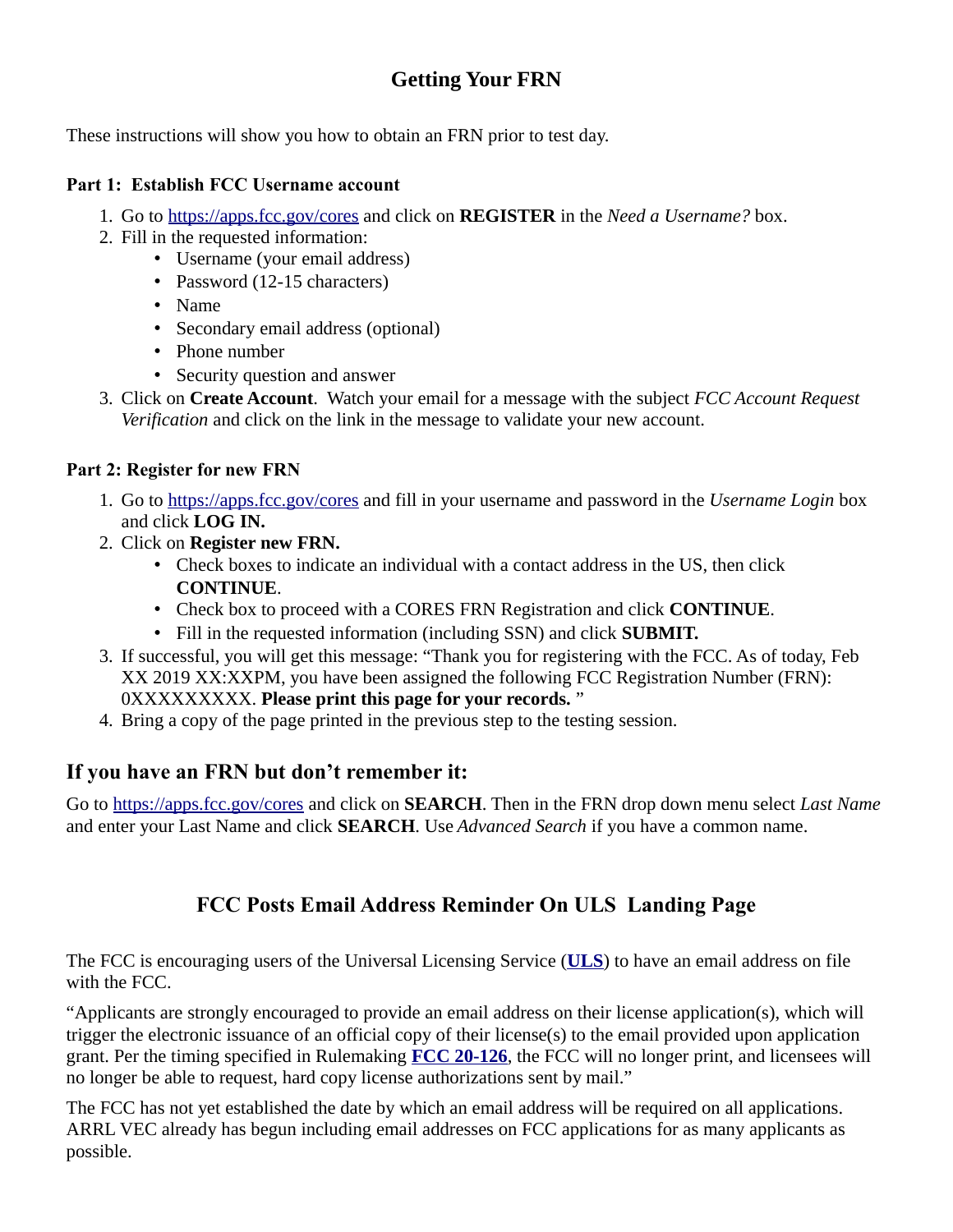## **FCC Formally Adopts Amateur Radio License Fee Schedule**

The FCC formally adopted a new fee schedule in its report and order dated December  $23<sup>rd</sup> 2020$ . The fee schedule indicates a 35 dollar fee for amateur radio license issuance, upgrades, renewals and vanity callsign assignments. The FCC had originally proposed a 50 dollar fee, but agreed with comments submitted, stating that administration of amateur radio licenses require minimal effort by commission personnel.

## **Minutes – December 2020 Zoom Meeting**

**Attendance:** Mike K7MSO, Tom K0SN, Terry KF7BQ, Paul N7PAS, Dick W7XT, Joe AG7FH, George KJ7OKW, Eric NZ7S, Tom K7QA, Lance W7GP

**Presentation:** None **Approval of last meeting's minutes:** Passed **Approval of Treasurer's report:** Passed **HF committee Report:** Still selling equipment. Tom K7QA will deliver to Spokane **Repeater Committee Report:** None **Officer / Committee Vote For 2021:** President: Mike K7MSO Vice President: Eric NZ7S Treasurer: Dick W7XT Secretary: Donna KC5WRA Repeater. Committee: Tom K7QA 2<sup>nd</sup> Repeater. Committee: TBD

#### **VHF Net Control operators:**

-16 Dec Mike K7MSO -23 Dec Eric NZ7S -30 DecPaulN7PAS -06 JanDonnaKC5WRA

**\*\*\* Next Club meeting: 13 January**